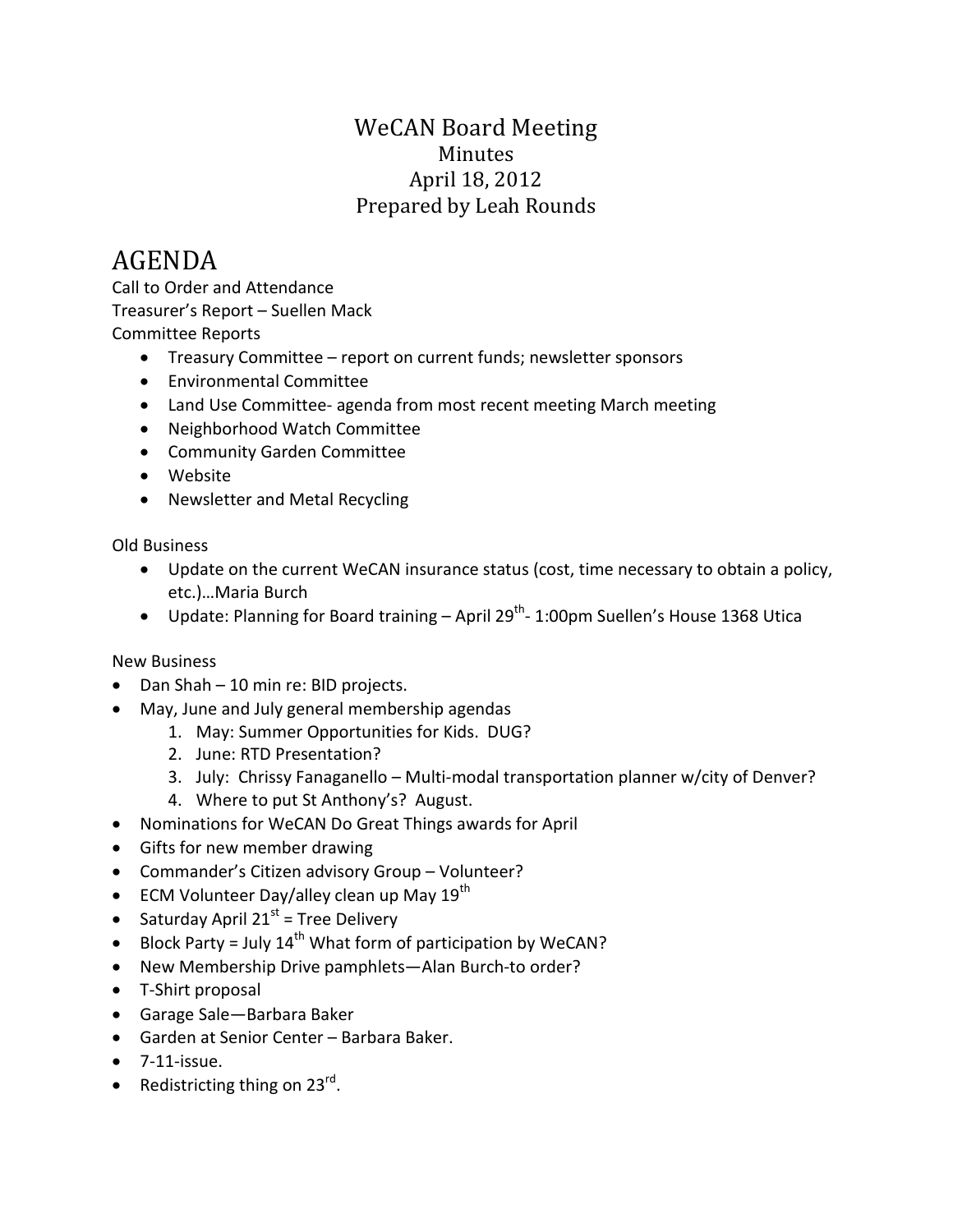## **MINUTES**

The meeting was called to order at 6:10pm by Chad Reischl

In attendance - Chad Reischl, Ben Stetler, Alan Burch, Leah Rounds, Suellen Mack, Barbara Baker, Bill Baker, Cindy Gallard, Maria Burch, and Shane Wright

Not in attendance – Carolyn Bellicci, Mike Garner, and Jonathan Austin

Committee Reports

- Treasury (Suellen)
	- o Current total budget stands at \$29,644.45.
	- o Recently switched \$5,000 from the money market account into checking because it was losing money on a fee.
- Land Use
	- o Currently working on assigning 5 main goals out to people (similar to subcommittees)
	- o Carol, the other Jonathan, and Richard are spearheading the information coming from the St. Anthony's redevelopment
	- o Alan and Jonathan are learning about the historical aspects of the neighborhood, such as zoning along Colfax requirements and the process of getting a liquor license
	- o McDonald's rebuilding is moving along, which will be a benefit to the neighborhood
- Newsletter/Metal Recycling (Bill)
	- o A new carrier will be starting this month
	- o Losing another carrier soon

New Business

- Dan Shah of West Colfax BID came to share what he is working on.
	- o Street scoping project, including the improvement of the corner of Colfax and Irving. He currently has funds for plants. He wants to refresh the Welcome sign, using the West Colfax BID logo as part of the sign. The "W" is being used as an identity marker on all the businesses along Colfax, and Dan is currently working on getting more "W's" up on businesses. Suggestion for a sticker/window tag of the "W" for businesses. Concerns that the "W" will not be clear for meaning "West" on the welcome sign. "West" needs to be used on the entrance sign.
	- o Creating a t-shirt for BID, but concerned there would be no market for it.
	- o Dan has approximately 20 businesses that he has good working relations with and are members of BID. 5 o those are Used car Lots.
	- o Very preliminary idea for the St. Anthony's redevelopment, exploring the idea of putting in some kind of cultural/performing arts center. Something along the lines of textiles, fashion, sewing workshops, and had cheap studio space for artists.

Old Business

• Insurance for the Directors application was completed at the meeting and will be submitted for a quote. Having General Insurance is another application and comes with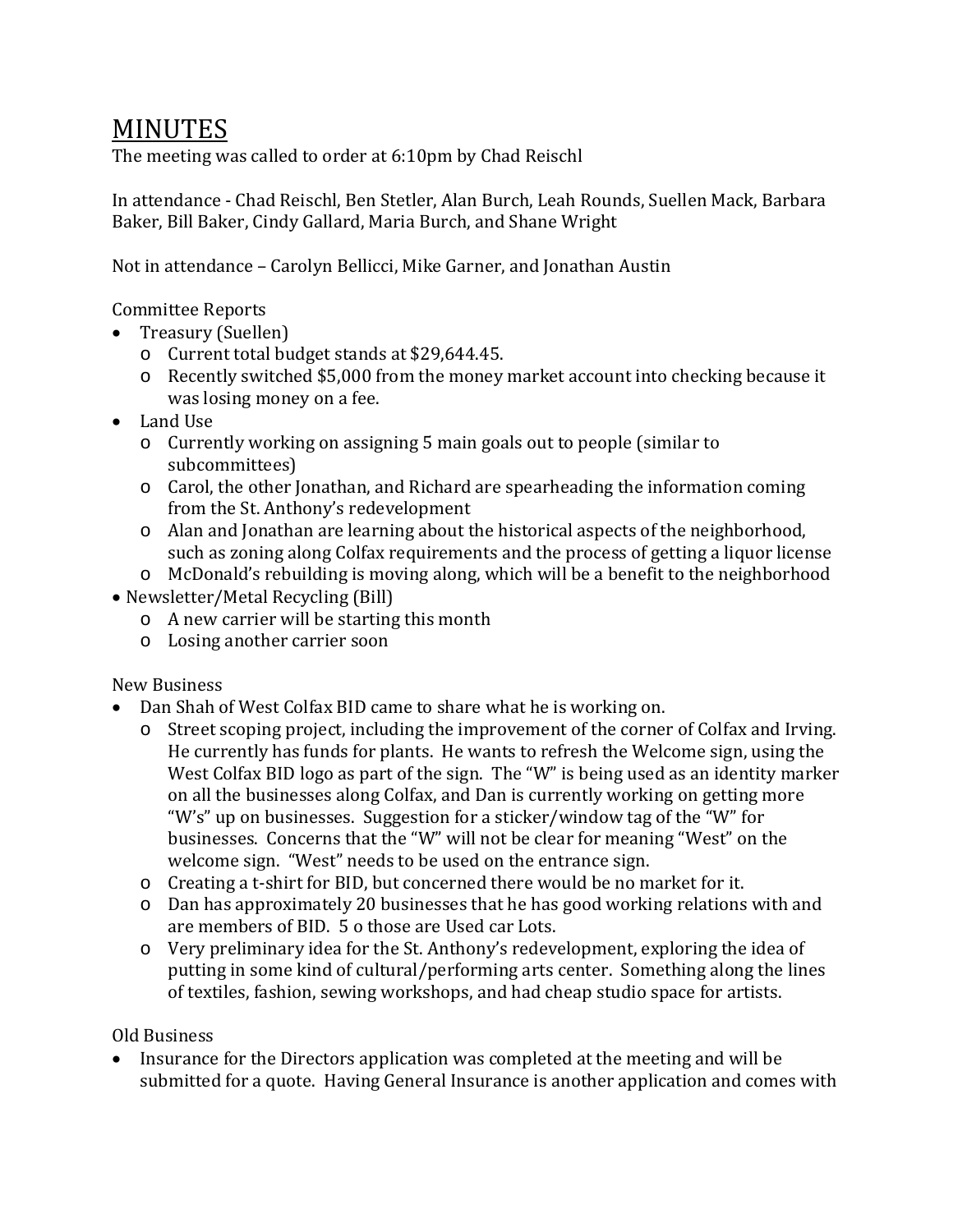a minimum premium of \$1k. Barb will talk to Confluence Ministries to see if they would like us to get the General Insurance.

- Board training/Goal setting will be April 29th at 1:00pm at Suellen's house, 1368 Utica
- Membership Postcards will be printed soon. Went with a different printer company with better prices. Board approved \$159 for 1000 cards. There's a possibility of adding Spanish on future cards.

New Business

- Future planning for future general membership meetings
	- o May Summer opportunities for kids Boys and Girls Club (Ben), Girls inc. (Ben), Ruddy Parks and Recreation (Chad), Mile High Youth Corp (Shane), Confluence (Barb), Denver Scores. Each would present for 5 minutes and bring pamphlets. Also DUG with concerns over the playground equipments, but this can be pushed to June if they're not ready.
	- o June RTD presentation on the light rail. Also, Chrissy Fanaganello, presenting on the multi-modal transportation planner with the city of Denver
	- o July Updates from the Denver Public Library, Del Norte, and St. Anthony's
- Nomination for the WeCAN do Great Things Award– Girl's Inc., who work to empower young women, especially those with lower income. Also working on compiling a list of all previous award winners. The gift drawing for new members will be in next newsletter.
- Commander's Citizen Advisory Group Meets the 3<sup>rd</sup> Monday of every month. It's an open meeting for all RNOs, businesses, etc. Alan will try to start going to meetings.
- ECM's volunteer day/ally clean-up in May 19<sup>th</sup>. This information needs to go into the next newsletter. The focus will be cleaning up the NE quadrant. Confluence will be providing lunch for volunteers.
- Saturday, April 21, Chad and Bill will deliver 3 trees from the Denver Digs program
- Block Party is July 14<sup>th</sup> WeCAN plans to do the drinks and getting ice from McDonalds. Having a cold drinks and registration table. Doing some kind of drawing for gift cards (King Soopers, Home Depot, etc) for those who register
- T-Shirts need to have them done by the May meeting and for the clean-up day. Approved funds for 100 shirts. Jonathan had a quote from an online company and the timing of delivery needs to be looked into
- Garage Sale Needs volunteers to help put that day starting at 8am. Set up would be earlier. Location is still TBD
- Garden Proposal Senior Citizens high-rise on Quitman would like to start a container garden on the patio with residence. Mary (Shane's mother-in-law) will be in charge of the garden on site. They are asking for donations from the community, and WeCAN approved \$400 to donate to the program. This will help enhance WeCAN's membership as well.
- 7-11 liquor license Chad drafted a letter or opposition to this issue with the thought of voting on it at the next general meeting. Suggestions of using a Google app to email the letter to the whole of the membership to get more signatures. There's a need for people who drink regularly to speak up at the hearing that they are opposed to this liquor license. A new lounge at 1630 Federal is now requesting a liquor license.